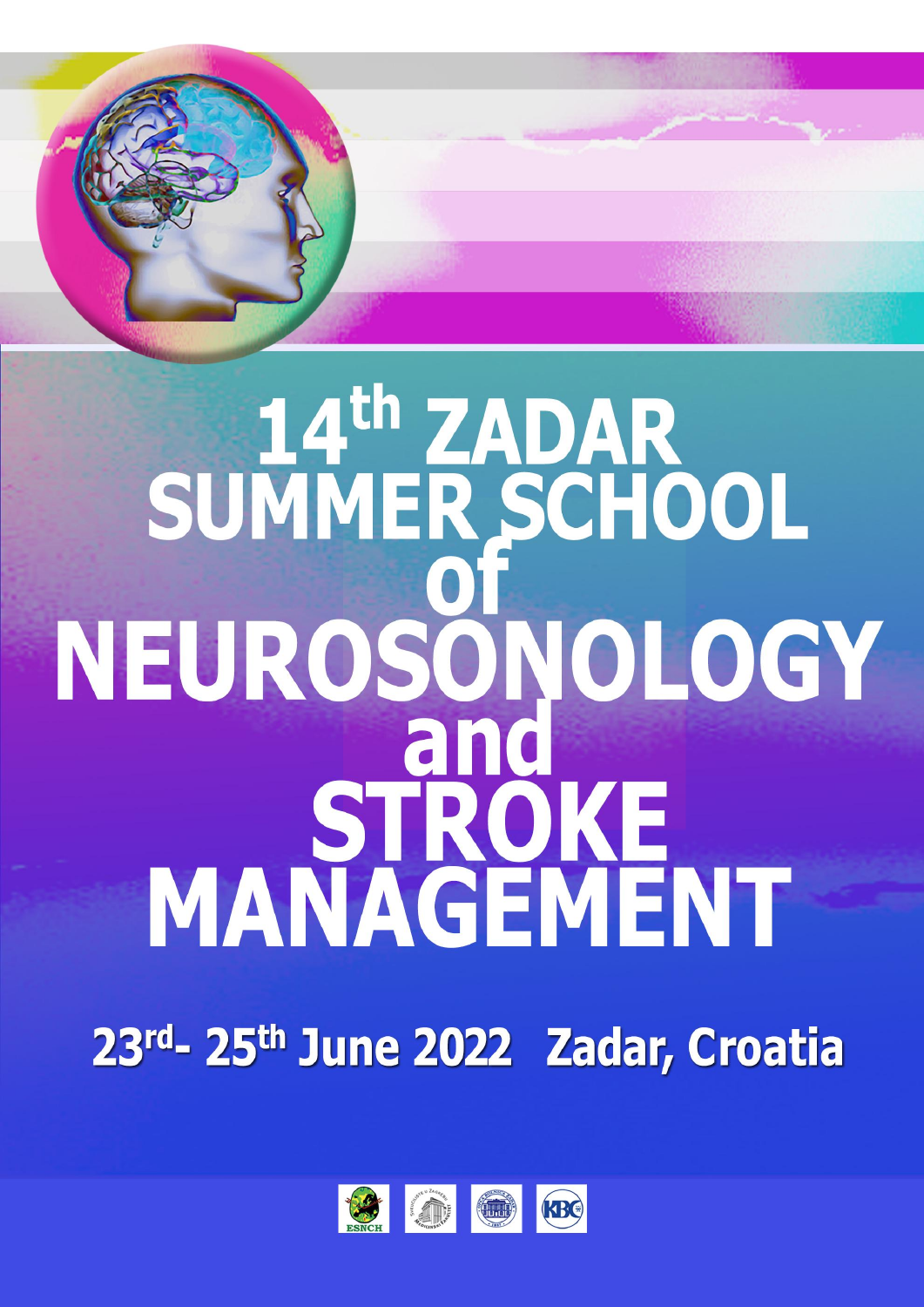## **14TH ZADAR SUMMER SCHOOL OF NEUROSONOLOGY AND STROKE MANAGEMENT**

ZADAR, JUNE 23-25, 2022 FINAL PROGRAM

## **THURSDAY 23. 06. 2022**

|                                           | 12:00-14:00 Registrations<br>14:00-14:10 Welcome and Opening                                                                                                                                                                                                            |                        |                                                                                                                            |
|-------------------------------------------|-------------------------------------------------------------------------------------------------------------------------------------------------------------------------------------------------------------------------------------------------------------------------|------------------------|----------------------------------------------------------------------------------------------------------------------------|
|                                           | <b>Stroke Topics - Part I</b>                                                                                                                                                                                                                                           | Chairs:                | C. Baracchini, B.<br>Malojcic                                                                                              |
| 14:10-14:30                               | Spontaneous intracerebral hemorrhage: a new era?                                                                                                                                                                                                                        |                        | C. Baracchini                                                                                                              |
| 14:30-14:50                               | Update on Mobile Stroke Units                                                                                                                                                                                                                                           |                        | A. V. Alexandrov                                                                                                           |
|                                           | 14:50-15:10 Acute stroke hemodynamics                                                                                                                                                                                                                                   |                        | J. Sargento Freitas                                                                                                        |
|                                           | 15:10-15:30 Cerebral amyloid angiopathy and cerebral trauma                                                                                                                                                                                                             |                        | J. Pretnar Oblak                                                                                                           |
| 15:30-15:50                               | Stroke in pregnancy                                                                                                                                                                                                                                                     |                        | D. Bonifacic                                                                                                               |
| 15:50-16:10                               | Neurovascular coupling and cerebral small vessel disease                                                                                                                                                                                                                |                        | P. Castro                                                                                                                  |
| 16:10-16:30                               | Under-representation of females in clinical trials                                                                                                                                                                                                                      |                        | A. Lovrencic Huzjan                                                                                                        |
|                                           | 16:30-17:00 Coffee break                                                                                                                                                                                                                                                |                        |                                                                                                                            |
|                                           | 17:00-19:00 Hands-on training - basics<br>How to do ultrasound in less operator depending way Stations 4-5 J. Pretnar Oblak, J. Sargento Freitas<br>Ultrasound system knobology<br>Protocol of extracranial duplex scanning<br>Protocol of intracranial duplex scanning |                        | Stations 4-5 A. Pavlovic, B. Malojcic<br>Stations 4-5 A. Lovrencic Huzjan, N. Carraro<br>Statins 4-5 M. Kaps, S. Schreiber |
|                                           | 20:00 Dinner                                                                                                                                                                                                                                                            |                        |                                                                                                                            |
|                                           | <b>FRIDAY 24.06.2022</b>                                                                                                                                                                                                                                                |                        |                                                                                                                            |
| 09:00-09:20<br>09:20-09:40<br>09:40-10:00 | Microembolic signals in clinical practice<br>Future of MES detection<br>Detection of right-to-left shunts with robotic TCD<br>The art of embolus detection<br>10:00-10:20 Robotic ultrasound in ICU - feasibility study                                                 | Chairs:                | W.H. Mess, M. Kaps<br>M. Kaps<br>A. V. Alexandrov<br>R. Keunen<br>M. Vosko, C. Kulyk                                       |
|                                           | 10:00-12:30 Hands-on training - MES in clinical practice<br>PFO detection<br>MES detection - interactive workshop                                                                                                                                                       | Station 1<br>Station 2 | M. Kaps, A. V. Alexandrov<br>W. H. Mess                                                                                    |

12:30-13:30 Lunch

|             | Heart, body and brain                                                  | Chairs: | A. Lovrencic-Huzjan, A. Pavlovic |
|-------------|------------------------------------------------------------------------|---------|----------------------------------|
|             | 13:30-13:50 Syncope - a cardiological perspective                      |         | R. Matasic                       |
|             | 14:00-14:20 Syncope clinic - workflow and prespectives                 |         | <b>B.</b> Malojcic               |
| 14:20-14:40 | TBD.                                                                   |         | S.Schreiber                      |
|             | 14:40-15:00 Ultrasonography matters in cerebral vasculitides diagnosis |         | M. Mijajlovic                    |

Verification of emboli in TCD recordings Station 3 R. Keunen